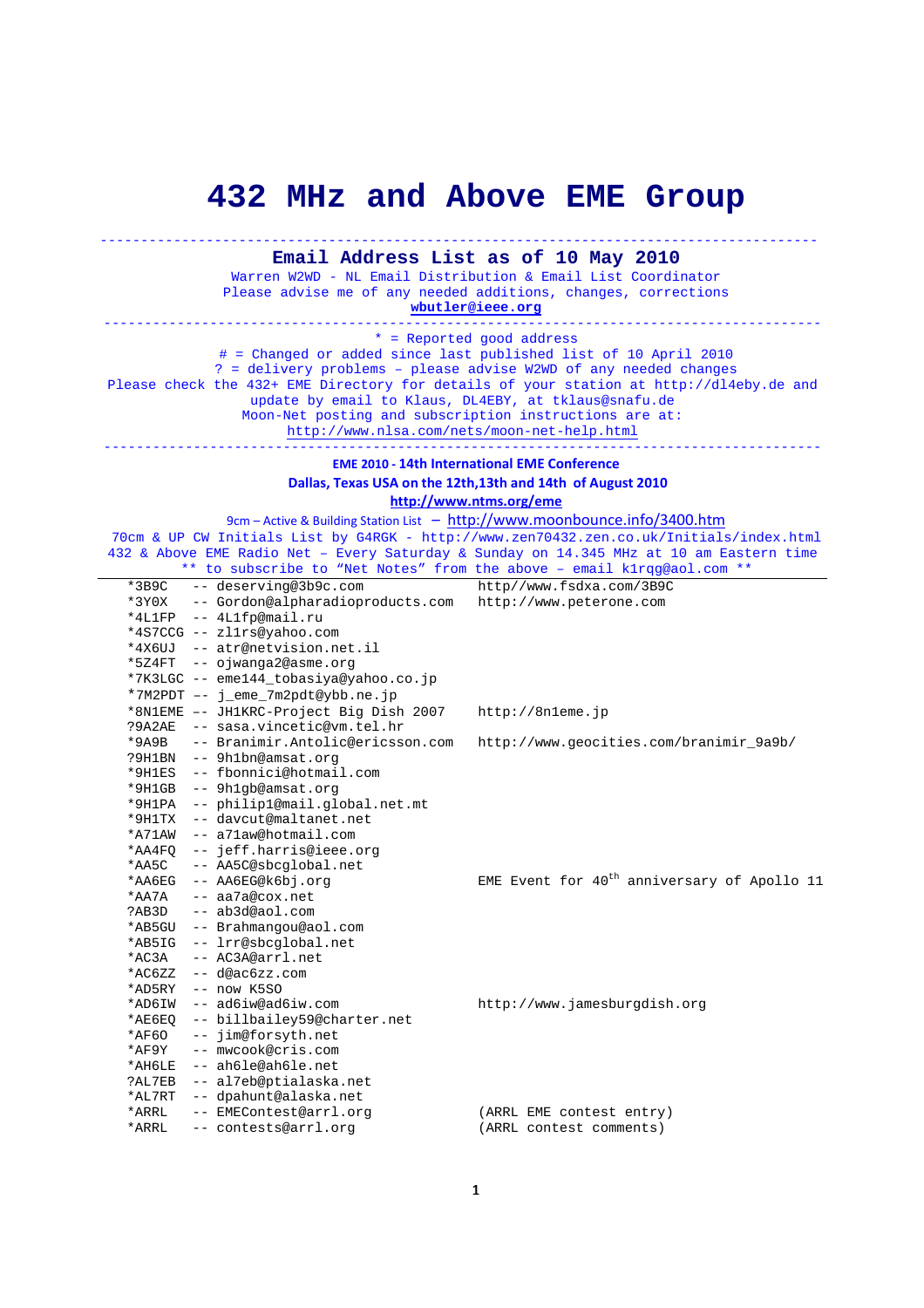| * ARRL |                                              | -- www.arrl.org/contests/results (ARRL contest expanded coverage) |
|--------|----------------------------------------------|-------------------------------------------------------------------|
| *ARRL  | -- www.arrl.org/contests/rules/2007/eme.html |                                                                   |
|        | *BX1AD -- edward.yhi@gmail.com               |                                                                   |
|        | ?BY4BJA -- by4bja@citiz.net                  |                                                                   |
|        | *C31TLT -- ea3dxu@urcat.org                  | http://www.ari-crt.it/c31tlt                                      |
|        | *C6ARI -- dl3och@qmx.de                      |                                                                   |
|        | *CT1DMK -- cupido@mail.ua.pt                 | http://w3ref.cfn.ist.utl.pt/cupido                                |
|        | *CT1EKD -- ct1ekd@hotmail.com                |                                                                   |
|        | *CT1HZE -- info@dubus.de                     |                                                                   |
|        | *CT3/DL1YMK -- DL1YMK@aol.com                |                                                                   |
| *CU8AO | -- microwave@sapo.pt                         |                                                                   |
|        | *D44TD -- dl8vhrfrank@aol.com                | http://www.dl8yhr.de                                              |
| *DB6NT | -- Kuhne.db6nt@t-online.de                   | http://www.db6nt.com/kuhne.html                                   |
| *DD1PC | -- marco.schol@citi.com                      |                                                                   |
| *DD1XF | -- frank.schreyer@debitel.net                |                                                                   |
| *DD7PC | -- marco.scholz@citi.com                     |                                                                   |
|        | *DF0MFG -- klonke@gmx.de                     |                                                                   |
| *DF1SR | -- dflsr@arcor.de                            |                                                                   |
| ?DF3GL | -- eme@astropeiler.de                        |                                                                   |
| *DF3RU | -- karl.schmidt@asamnet.de                   |                                                                   |
| *DF4PV | -- df4pv@yahoo.de                            |                                                                   |
| *DF4UE | -- df4ue@darc.de                             |                                                                   |
| *DF5JJ | -- peter@dj5jj.de                            | http://www.df5jj.de                                               |
| *DF5LF | -- dl5lf@gsl.net                             |                                                                   |
| *DF6NA | -- df6na@df6na.de                            | http://www.df6na.de                                               |
| *DF9CY | -- eme@df9cy.de                              | http://www.df9cy.de                                               |
| *DF9QX | -- matthias.df9qx@t-online.de                |                                                                   |
| ?DH1FM | -- dh1fm@web.de                              |                                                                   |
| ?DH5HV | -- DH5HV@t-online.de                         |                                                                   |
| *DJ3FI | -- HTdj3fi@t-online.de                       |                                                                   |
| *DJ3JJ | -- dj3jj@gmx.net                             |                                                                   |
| *DJ5MN | -- dj5mn@web.de                              |                                                                   |
| *DJ5MN | -- dj5mn@9a0tcp.ampr.org                     |                                                                   |
| ?DJ5NV | -- dj5nv@t-online.de                         |                                                                   |
| *DJ6MB | -- DJ6MB@t-online.de                         |                                                                   |
| *DJ8MS | -- dj8ms@web.de                              |                                                                   |
| *DJ9BV | $--$ SK                                      |                                                                   |
| *DJ9YW | -- DJ9YW@t-online.de                         | http://www.dj9yw.de                                               |
| ?DK2PH | -- hans@dk2ph.de                             |                                                                   |
| *DK3FB | -- dk3fb@web.de                              |                                                                   |
| *DK3WG | -- dk3wq@online.de                           | http://www.mydarc.de/dk3wg                                        |
| *DK4JN | -- a@neidenoff.com                           | http://www.neidenoff.com                                          |
| *DK5AI | -- dk5ai@dk5ai.de                            | http://www.dk5ai.de                                               |
| *DK5YA | -- dk5ya@dk5ya.de                            |                                                                   |
| ?DK7JN | -- neidenoff@htw-saarland.de                 | http://www.neidenoff.com                                          |
|        | *DK9ZY -- cwp003@email.mot.com               |                                                                   |
|        | *DL0AO -- thomas.hoeppe@asamnet.de           |                                                                   |
|        | ?DLOEF -- eme@astropeiler.de                 | http://www.astropeiler.de                                         |
|        | *DLOGER -- dl3iae@gmx.de                     |                                                                   |
|        | *DLOSHF -- carsten.esch@appello.de           | http://www.qsl.net/dl0shf                                         |
|        | *DL1EJA -- dl1eja@yahoo.de                   |                                                                   |
|        | *DL1HYZ -- uli.dl1hyz@t-online.de            | http://www.DL1HYZ.de                                              |
|        | *DL1YMK -- DL1YMK@aol.com                    | http://www.dl1ymk.de                                              |
|        | *DL2HWA -- Firma-KCT@t-online.de             |                                                                   |
|        | *DL2LAC -- ECarstensen@t-online.de           |                                                                   |
|        | *DL2RSX -- olaf.dl2rsx@planet-interkom.de    |                                                                   |
|        | *DL3IAE -- dl3iae@gmx.de                     |                                                                   |
|        | ?DL3EAG -- stephan.flick@nokia.com           |                                                                   |
|        | *DL3OCH -- DL3OCH@qmx.de                     | http://www.dl3och.de                                              |
|        | *DL3YEE -- DL3YEE@gmx.de                     | http://www.dl3yee.de                                              |
|        | *DL4DTU -- dl4dtu@darc.de                    |                                                                   |
|        | *DL4EBY -- tklaus@snafu.de                   | http://www.dl4eby.de (EME Directory)                              |
|        | *DL4KG -- znoyek@t-online.de                 |                                                                   |
|        |                                              |                                                                   |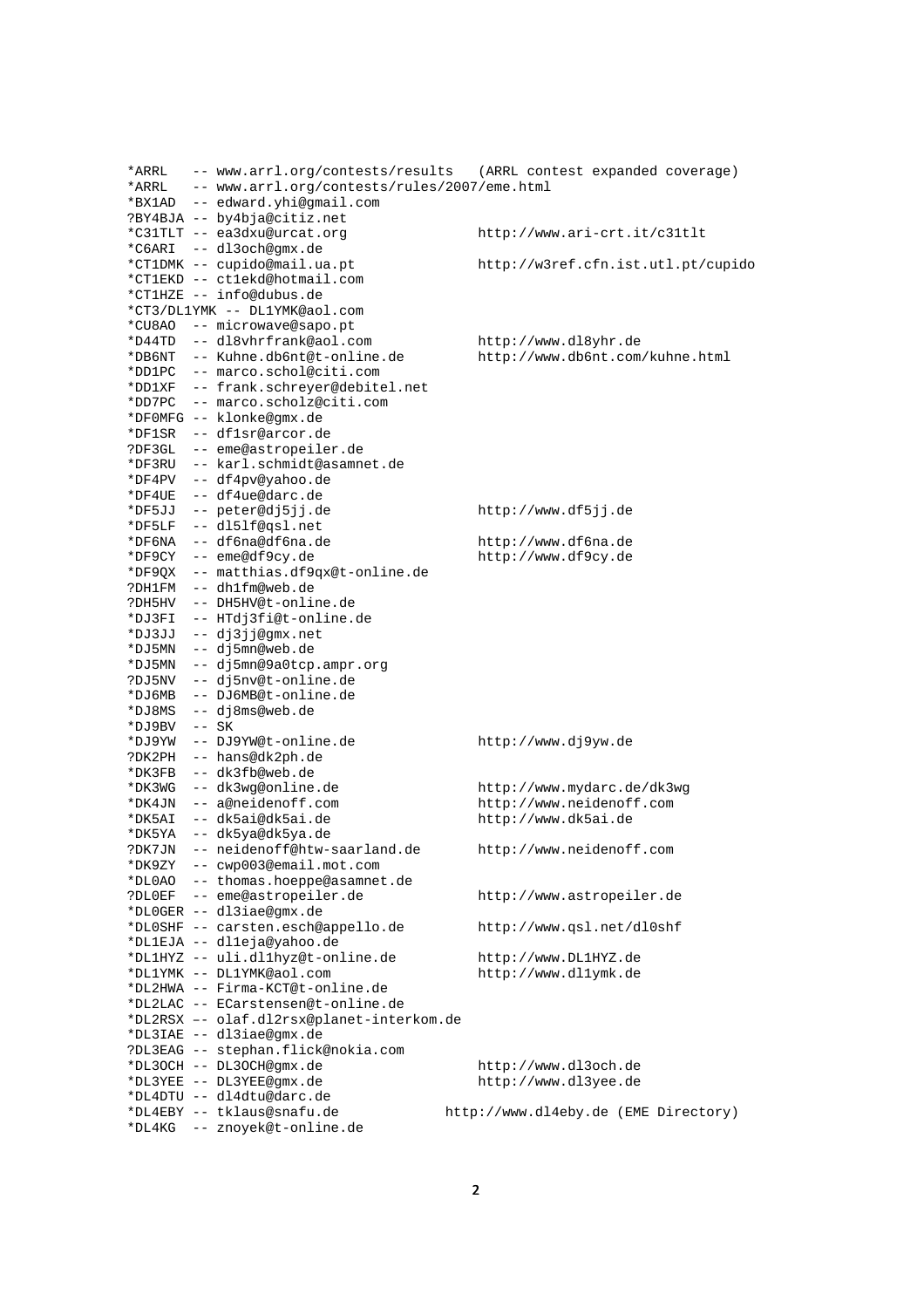|                  | *DL4MEA -- guenter.koellner@nsn.com<br>*DL4MUP -- q4hup@btinternet.com |                             |
|------------------|------------------------------------------------------------------------|-----------------------------|
|                  | *DL4XX -- dl4xx@web.de                                                 |                             |
|                  | *DL5FN -- dl5fn@t-online.de                                            |                             |
|                  | *DL5LF -- frank.dobert@gmx.de                                          |                             |
|                  | ?DL5MAE -- dl5mae@dl6rai.muc.de                                        |                             |
|                  | *DL6LAU -- carsten.esch@appello.de                                     |                             |
|                  | *DL6WU -- DL6WU@t-online.de                                            |                             |
|                  | *DL7AFB -- bodo.woyde@web.de                                           |                             |
|                  | *DL7APV -- DL7APV@qmx.de                                               |                             |
|                  | *DL7FF -- w.melzer@t-online.de                                         | (same as DL2RSX?)           |
|                  | *DL7UDA -- dl7uda@versanet.de                                          |                             |
|                  | *DL7YC -- ploetz@snafu.de                                              |                             |
|                  | *DL8YHR -- dl8yhrfrank@aol.com                                         | http://www.dl8yhr.de        |
|                  | *DL9EBF -- dl9ebf@nexgo.de                                             |                             |
|                  | *DL9JY -- R.Knorr@t-online.de                                          |                             |
|                  | *DL9KR -- bruinier@t-online.de                                         | 432 MHz EME DXCC #1         |
|                  | *DL9NDD -- now DJ5NV                                                   |                             |
|                  | *DP1POL -- dp1pol@agcw.de                                              |                             |
|                  | *EA1DDO -- ea1ddo@hotmail.com                                          |                             |
|                  | *E21QJU -- e21qju@gmail.com                                            |                             |
|                  | *EA2LY -- e.gil@sarenet.es                                             |                             |
|                  | ?EA3/DL3MGL -- ckohler@tinet.fut.es                                    |                             |
|                  | *EA3ADW -- ea3adw@INICIA.ES                                            |                             |
|                  | *EA3DXU -- ea3dxu@sapse.com SK                                         |                             |
|                  | $*$ EA3UM $-$ ea3umm@terra.es                                          | http://www.ea3um.com        |
|                  | *EA3XU -- bpaloma@telefonica.net                                       | http://www.ea3xu.es         |
|                  | ?EA5GIY -- ericoff@dragonet.es                                         |                             |
|                  | *EA6VQ -- ea6vq.1@vhfdx.net                                            | http://www.vhfdx.net        |
|                  | *EI/DL1YMK -- DL1YMK@aol.com                                           |                             |
|                  | *EI4DQ -- ei4dq@tinet.ie                                               |                             |
|                  | *EI7FJ -- ei6gf@eircom.net                                             |                             |
|                  | *EI9E -- ei6gf@eircom.net                                              |                             |
|                  | *ES2RJ -- Toomas. Kull@orbis.ee SK ES8X coordinator                    |                             |
|                  | *ES5PC -- viljo@comnet.se                                              |                             |
| *ES6RQ           | -- ants@ritsu.ee                                                       |                             |
|                  | *ES8X -- es2rj@erau.ee                                                 | http://www.vrc.ee           |
|                  | *EV5M -- kazz@inbox.ru (UA3ATS)                                        |                             |
|                  | *F/G0VBA-- graham.d@wanadoo.fr<br>*F1EHN -- jjm f1ehn@wanadoo.fr       |                             |
|                  | *F1ODA -- F1ODA@AOL.COM                                                | http://www.flehn.org        |
| *F1PYR           | -- andre.esnault@infodip.com                                           |                             |
| *F2TU            | -- f2tu.philippe@orange.fr                                             | http://F2TU.perso.orange.fr |
| *F5FLN           | -- f5fln@rfham.com                                                     |                             |
| *F5HRY           | -- F5HRY@wanadoo.fr                                                    |                             |
| *F5JTA           | -- guy.delouard@wanadoo.fr                                             |                             |
| *F5JWF           | -- f5jwf@wanadoo.fr                                                    | http://f5jwf.free.fr        |
| *F5KDK           | -- RCEMEP Club Station                                                 | http://www.f5kdk.fr.st      |
| *F5SDD           | -- david.sanchez@teklogix.fr                                           | http://www.f5sdd.fr.st      |
| *F5SE            | -- kozton@free.fr                                                      |                             |
| *F5VKO           | -- f5vko@wanadoo.fr                                                    |                             |
| *F6DRO           | -- Dominique.DEHAYS@enac.fr                                            |                             |
| *F6ETI           | -- f6eti@wanadoo.fr                                                    |                             |
| *F6HVK           | -- f6hvk@wanadoo.fr                                                    |                             |
| * Ғ6КНМ          | -- f5ttu@club-internet.fr                                              | (Club Station)              |
| *FR5DN           | -- fr5dn@izi.re                                                        |                             |
| *FY5DG           | -- sylvie.albrieux@wanadoo.fr                                          |                             |
| *GOMRF           | -- GOMRF@aol.com                                                       |                             |
| *G0RUZ           | -- conrad@g0ruz.com                                                    |                             |
|                  | -- g3fpk@compuserve.com                                                |                             |
| *G3FPK           |                                                                        |                             |
| *G3IMV           | -- John Hunter SK on 10 Apr 2004 per G3FPK                             |                             |
| *G3LQR<br>*G3LTF | -- q3lqr@aol.com<br>-- g3ltf@btinternet.com                            |                             |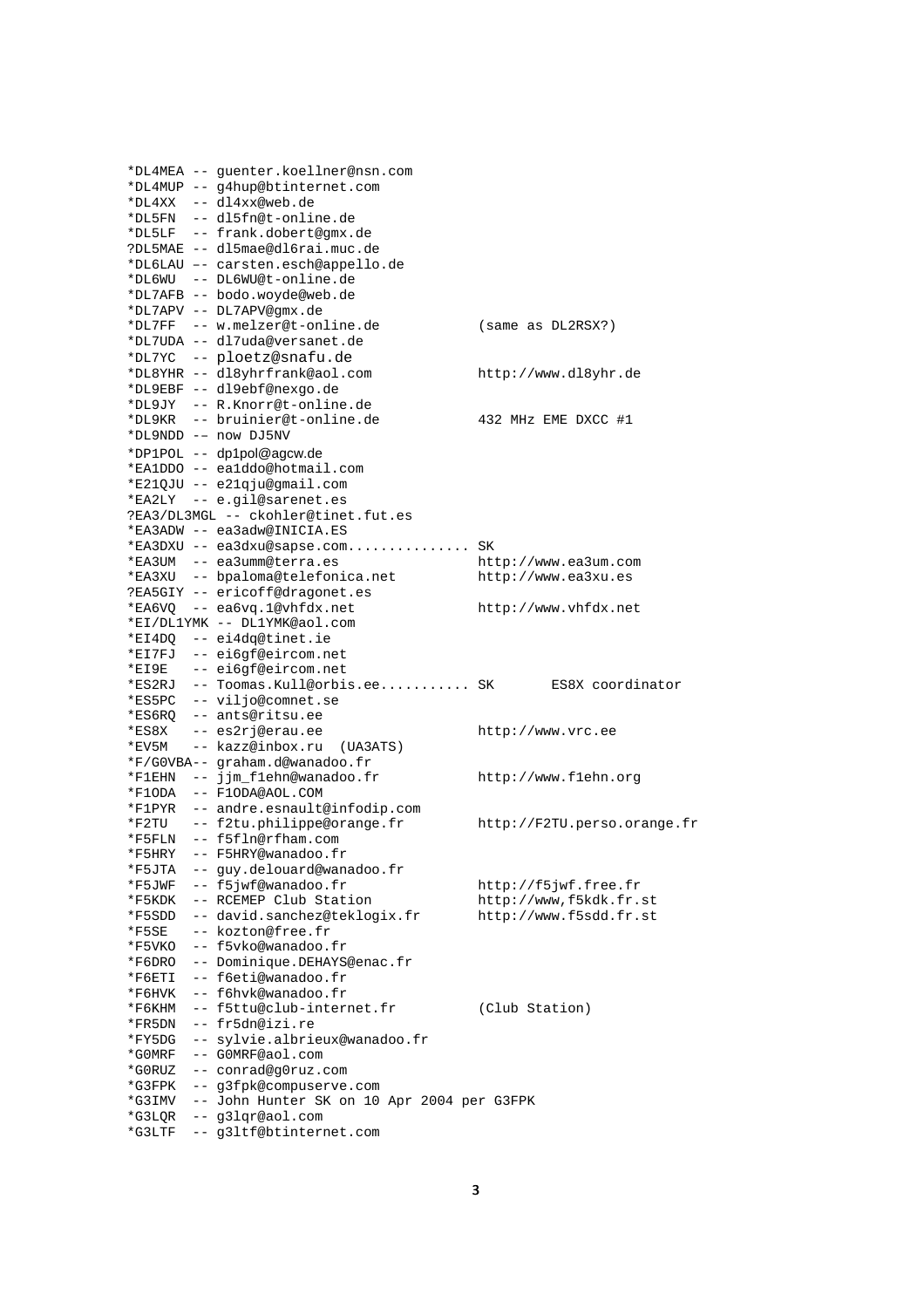```
*G3YTL -- david.hilton-jones@clneuro.ox.ac.uk 
*G4ALH -- 101707.2450@compuserve.com 
*G4CCH -- howard@g4cch.com http://www.g4cch.com 
*G4DDK -- jewell@btinternet.com 
*G4DHF -- David@g4dhf.freeserve.co.uk 
*G4DZU -- doug.parker@btinternet.com http://www.doug.parker.btinternet.co.uk 
*G4ERG -- g4erg@g4erg.karoo.co.uk........ SK 
       -- g4hup@btinternet.com
*G4KLX -- jonathon@mechserv.demon.co.uk 
*G4NNS -- brian-coleman@tiscali.co.uk 
*G4RGK -- g4rgk@btinternet.com http://www.zen70432.zen.co.uk/JT65/JT65.htm 
*G4YTL -- david.hilton-jones@clinical-neurology.oxford.ac.uk 
*G7VJR -- Michael@wells.org.uk 
*G8VHI -- Regwoolley@aol.com 
*GD4TEP -- gd4tep@safe-mail.net 
*GM0ONN -- iain.barnetson@hotmail.com 
*GM3SEK -- gm3sek@ifwtech.co.uk 
*GM4ISM –- gm4ism@blueyonder.co.uk 
*GM4JJJ -- gm4jjj@amsat.org http://www.gm4jjj.co.uk 
*GW3XYW –- gw3xyw@thersgb.net 
*GW4DGU -- chris@chris-bartram.co.uk was G4DGU 
*GW8IZR -- paul@greenrover.demon.co.uk 
*HA1YA -- ha1ya@chello.hu 
*HA5SHF -- kiraly.csaba@ln.matav.hu 
*HB0/HB9FX -- hb9bhu@bluewin.ch 
*HB9BBD -- dfaessler@bluewin.ch http://www.hb9bbd.ch 
?HB9BCD -- hb9bcd@ticino.com 
*HB9BHU -- hb9bhu@bluewin.ch 
*HB9CRQ -- dan@hb9q.ch http://www.hb9q.ch (EME Standings) 
*HB9DFG -- hb9dfg@gmx.net 
*HB9EHJ -- bodo.fritsche@gmx.de http://www.dl3och.de 
*HB9FX -- hb9bhu@bluewin.ch 
*HB9HAL -- hb9hal@hb9gr.ch 
*HB9JAW -- hb9jaw@bluewin.ch http://www.qsl.net/hb9jaw 
*HB9JBL -- hb9jbl@zisi.ch http://www.zisi.ch 
                                        http://www.hb9q.ch(EME Standings)
*HB9SUL –- now hb9dur (inactive EME) 
*HB9SV -- ik2mmb@email.it (relay) 
*HJ3PXA -- megatek@colomsat.net.co 
*HK1DX -- ea3ddo@hotmail.com 
       -- hk3w.qrz@gmail.com
*HK3SGP -- hk3sgp@amsat.org now HK3W
*HS3DF -- susajj@mozart.inet.co.th 
?I0UGB -- Sturbani@Pelagus.it 
*I0JXX -- i0jxx@i0jxx.it http://www.i0jxx.it 
*I1NDP -- nando.pellegrini@tiscali.it 
*I1PIK -- i1pik@gmail.com 
*I2FAK -- i2fak@amsat.org 
?I3DLI -- i3dli@veneto.shineline.it 
*I4BER -- tomasset@ira.inaf.it 
*I4TTZ -- i4ttz@libero.it 
*I4ZAU -- lodzauli@tin.it 
*I5CTE -- pgb932@gmail.com 
?I5MXX -- i5mxx@allstarsviaggi.it 
?I5MZY -- i5mzy@dada.it 
?I5PPE -- pipesa@tin.it 
*I5YDI -- patriota_L@libero.it 
*IK6EIW -- asmag@libero.it
*I6PNN -- patamato@yahoo.it 
*IK0BZY -- fa00416@tiscali.it 
?IK0EQJ -- 106375.1600@compuserve.com 
*IK1MTZ -- disibona@tin.it 
*IK2DDR -- frankddr@tin.it
```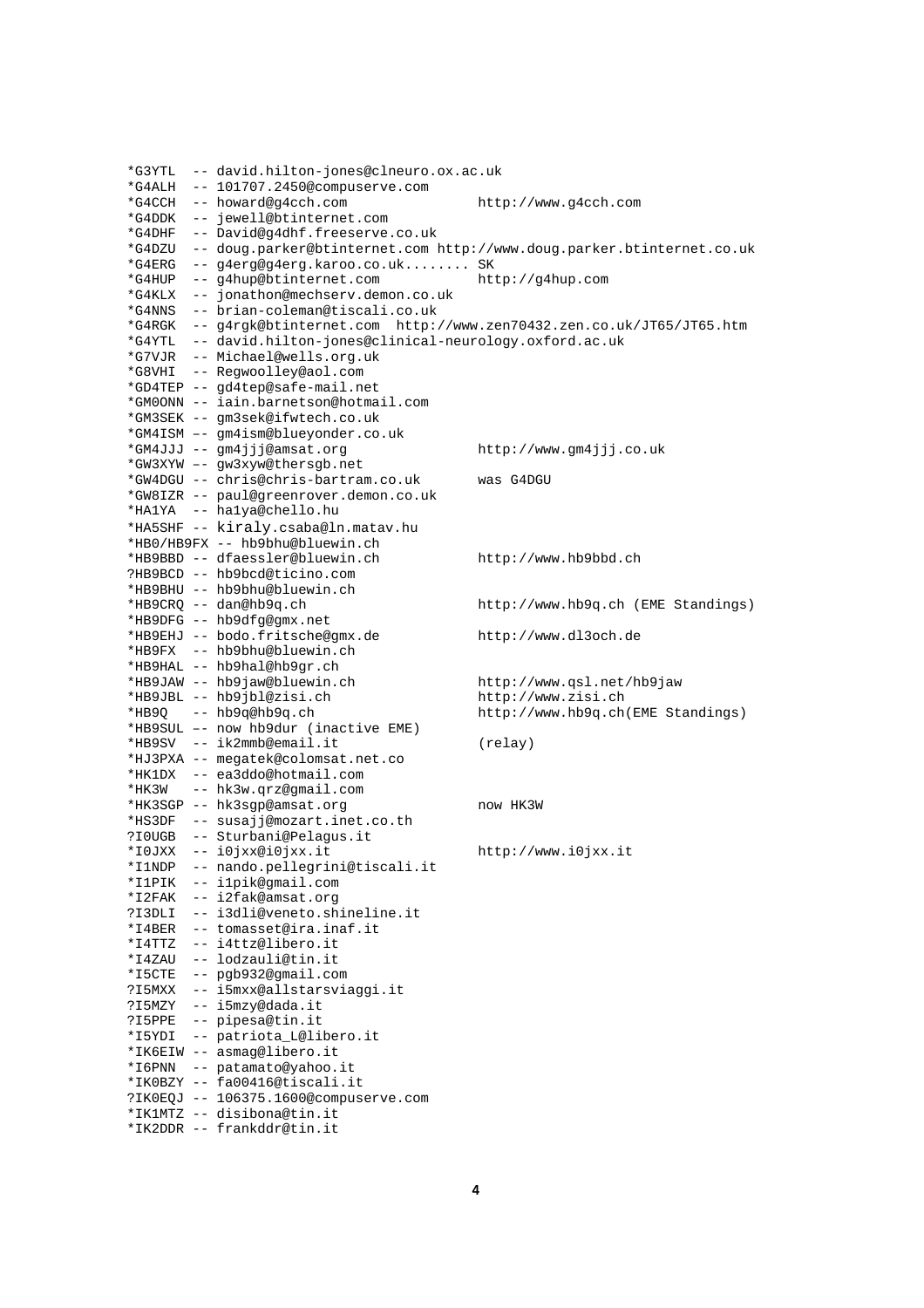```
*IK2MMB -- ik2mmb@email.it 
*IK2RTI -- ik2rti@gmail.com 
*IK3COJ -- ik3coj@fastwebnet.it 
*IK5WJD -- ikcsg@tin.it 
*IN3AGI -- pgorfer@virgilio.it 
?IN3KLQ -- in3klq@amsat.org 
*IQ4DF -- lodzauli@tin.it http://www.crbr.it 
*IW2FZR -- dario296@virgilio.it
?IW4BTJ -- iw4btj@kataweb.it 
*IW5CNS -- iw5cns@radio-gw.cnuce.cnr.it 
*IZ1BPN -- iz1bpn@libero.it http://www.iz1bpn.it 
*IZ2FOB -- iz2fob@tiscali.it 
*IZ4BEH -- iz4beh@iz4beh.net 
?IZ5EME -- grari@gol.grosseto.it 
*IZ5MAO -- iz5mao@alice.it 
*JA1BGU -- t-konosu@kc5.so-net.ne.jp 
*JA2JRJ -- ja2jrj@katch.ne.jp 
*JA2KRW -- jx@nifty.com 
*JA2TY -- ja2ty@sf.commufa.jp 
*JA3SGR -- qsl@hey.ne.jp 
*JA4BLC -- ja4blc@web-sanin.co.jp 
*JA4HZN -- ja4hzn@lucksnet.or.jp 
*JA4LJB -- ja4ljb@lime.ocn.ne.jp 
*JA5FNX -- ja5fnx@dokidoki.ne.jp 
*JA5NNS -- sirakata@en1.ehime-u.ac.jp 
*JA5OVU -- tatomi@nmt.ne.jp 
                                            http://www15.plala.or.jp/ja6ahb/
*JA6CZD -- ja6czd@mx35.tiki.ne.jp 
?JA6DZI -- ja6dzi@poem.ocn.ne.jp 
*JA6XED -- ja6xed@kumin.ne.jp 
*JA8ERE -- sgl01011@nifty.ne.jp 
*JA8IAD -- ana11142@yahoo.co.jp 
*JA9BOH -- ja9boh@yahoo.co.jp 
*JF3HUC -- jf3huc@mbox.kyoto-inet.or.jp 
*JG2BRI -- bri@cac-net.ne.jp 
*JH0BBE -- jh0bbe@mail.uonuma.ne.jp 
*JH0MHE -- karizawa@lily.ocn.ne.jp 
*JH0WJF -- jh0wjf09@yahoo.co.jp 
*JH1EFA -- jh1efa@yahoo.co.jp 
*JH1KRC -- jh1krc@syd.odn.ne.jp 
*JH1XUJ -- jh1xuj@jarl.com 
*JH3EAO -- gmn132@ace.odn.ne.jp 
*JH3ERQ -- jh3erq@jarl.com 
?JH3QYM -- jh3qym@sannet.ne.jp
*JH4JLV -- vzc04353@nifty.ne.jp 
*JH5LUZ -- jh5luz@dokidoki.ne.jp 
*JJ1NNJ -- jj1nnj@extra.ocn.ne.jp 
*JK1HIX -- jk1hix@ca2.so-net.ne.jp 
*JO3RNL -- vyt03774@nifty.ne.jp 
*JR1EUX -- jr1eux@dn.catv.ne.jp 
?JR1RCH -- jr1rch@yomogi.or.jp 
*JR4AEP -- jr4aep@web-sanin.co.jp 
*JR9NWC -- jr9nwc@po.ttn.ne.jp 
*JS3SIM -- js3sim@mwb.biglobe.ne.jp 
*JW/SM2BYA -- sm2bya@telia.com 
*K0ALL -- rroche@ideaone.com 
*K0GU -- k0gu@verinet.com 
*K0RZ -- wmccaa@comcast.net 
*K0YW -- k0yw59@centurylink.net 
*K1DS -- rick1ds@hotmail.com 
*K1FO -- steve@lunarlink.com 
*K1JT -- k1jt@arrl.net 
*K1M -- w4sc@windstream.net
```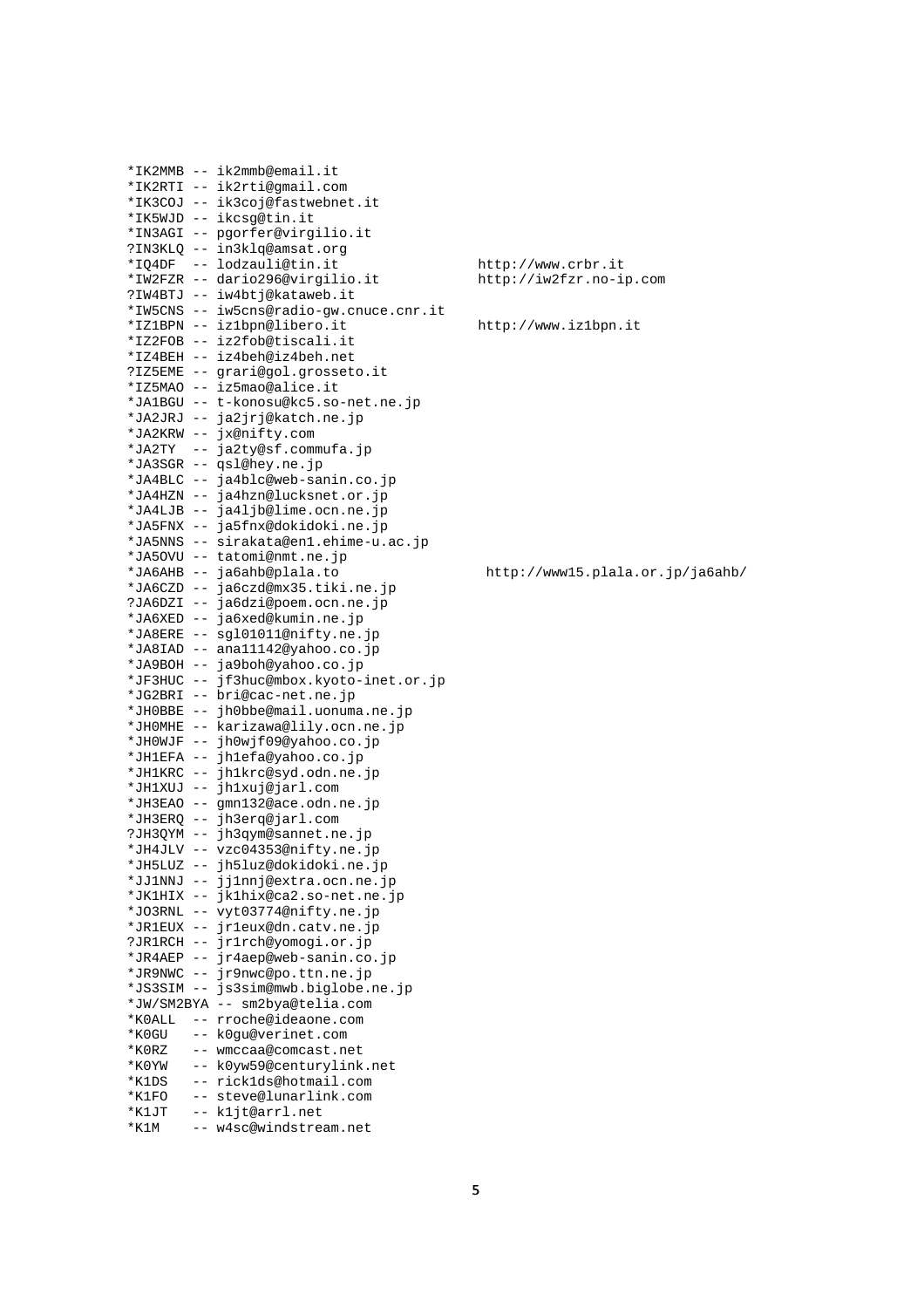| *K1OR  | -- swiniarj@amp.com                      |                                      |
|--------|------------------------------------------|--------------------------------------|
| *K1OYB | -- feeney%spf.dnet@gpo.nsc.com           |                                      |
| *K1RQG | -- klrqg@aol.com                         |                                      |
| ?K1RSA | -- harry.white@valmet.com                |                                      |
| *K1UHF | -- kluhf@amsat.org                       |                                      |
|        | ?K1VYU -- rssizer@snet.net               |                                      |
| *K2AH  | -- tomd@brielle-nj.com                   | http://www.k2ah.com                  |
| *K2AXX | -- mark@k2axx.com                        |                                      |
| *K2DH  | -- k2dh@frontiernet.net                  |                                      |
| *K2EVW | -- rsubin@swya.net                       |                                      |
| *K2UYH | -- a.katz@ieee.org                       |                                      |
| ?КЗАХ  | -- harry15511@msn.com                    |                                      |
| *K3EME | -- w3eme@arrl.net                        |                                      |
| *K3FB  | -- rfdude@comcast.net                    |                                      |
| *K3JNZ | -- k3jnz@aol.com                         |                                      |
| *K3LFO | -- k3lfo@arrl.net                        |                                      |
| *K3MF  | -- k3mf@aol.com                          |                                      |
| *K3PGP | -- k3pgp@qsl.net                         | http://www.qsl.net/k3pgp             |
| *K4AR  | -- k4ar@arrl.net                         |                                      |
| *K4EME | -- candrus@rica.net                      | http://home.rica.net/candrus/        |
| *K4KIY | -- fsts4442@cybermesa.com                |                                      |
| *K4PKV | -- rhattaway@rocketmail.com              |                                      |
| *K4QI  | -- k4qi@aol.com                          |                                      |
| *K5GMX | -- connerwa@comcast.net                  |                                      |
| *K5GW  | -- texasrf@aol.com                       |                                      |
| *K5JL  | -- k5jl@att.net                          |                                      |
| *K5PJR | -- k5pjr@centurytel.net                  |                                      |
| *K5SO  | -- k5so@valornet.com                     | http://www.k5so.com                  |
| *K5UGM | -- k5uqm1@aol.com                        |                                      |
| *K5WXN | -- k5wxn@aol.com                         |                                      |
| ?К6ІВҮ | -- k6ibyjoe@earthlink.net                |                                      |
| *K6JEY | -- doughnhelen@moonlink.net              | http://www.K6JEY.com                 |
| *K6MYC | -- k6myc@m2inc.com                       |                                      |
| *K6UCY | -- nyman@mindspring.com                  |                                      |
| ?K7CA  | -- k7ca@accessnv.com                     |                                      |
| *K7ICW | -- k7icw@arrl.net                        |                                      |
| *K7LNP | -- ka9lnp@prodigy.net                    |                                      |
| *K7MAC | -- k7mac@safelink.net                    |                                      |
| ?K7RR  | -- k7rr@arrl.net                         |                                      |
| *K7XC  | -- k7xc@arrl.net                         |                                      |
| *K7XQ  | -- k7xq@secure.elite.net                 | http://www.elite.net/~k7xq/k7xq.html |
| *K8EB  | -- mrdxcc@sbcglobal.net                  |                                      |
| ?K8EME | -- k8eme@arrl.net                        |                                      |
| *K8IT  | -- k8it@arrl.net                         | (was WA2WIM)                         |
| *K8RRA | -- k8rra@arrl.net                        |                                      |
|        | *K8VP -- btakacs@nccw.net                | (was KB8ZW)                          |
|        | *K9BCT/4-- k9bct@aol.com                 |                                      |
|        | *K9KFR -- k9kfr@earthlink.net            |                                      |
|        | *K9SEM -- richige@aol.com                |                                      |
|        | *K9SLQ -- k9slq@sbcglobal.net            | http://www.k9slq.com                 |
|        | *K9VQR -- aek9vqrs@triwest.net           |                                      |
|        | *K9ZZH -- rbenn39528@aol.com             |                                      |
|        | ?KAORYT -- kaOryt@aol.com                |                                      |
|        | *KA0Y -- Ken@ka0y.com                    | http://www.ka0y.com                  |
|        | *KA3TOR -- ka3tor-ham@yahoo.com          |                                      |
|        | *KA7V -- vihraw1@gmail.com.              |                                      |
|        | *KB0VUK -- kb0vuk@qsl.net                |                                      |
|        | *KB2AH -- now K2AH                       |                                      |
|        | *KB2TIS -- mullaney@mccc.edu             | (K2UYH NL Production)                |
|        | *KB3PD -- kb3pd@hotmail.com              |                                      |
|        | *KB6IGC -- evans@nmc5.chinalake.navy.mil |                                      |
|        | *KB7UWC -- mstucker@televar.com          |                                      |
|        |                                          |                                      |
|        | *KB8ZW -- now K8VP                       |                                      |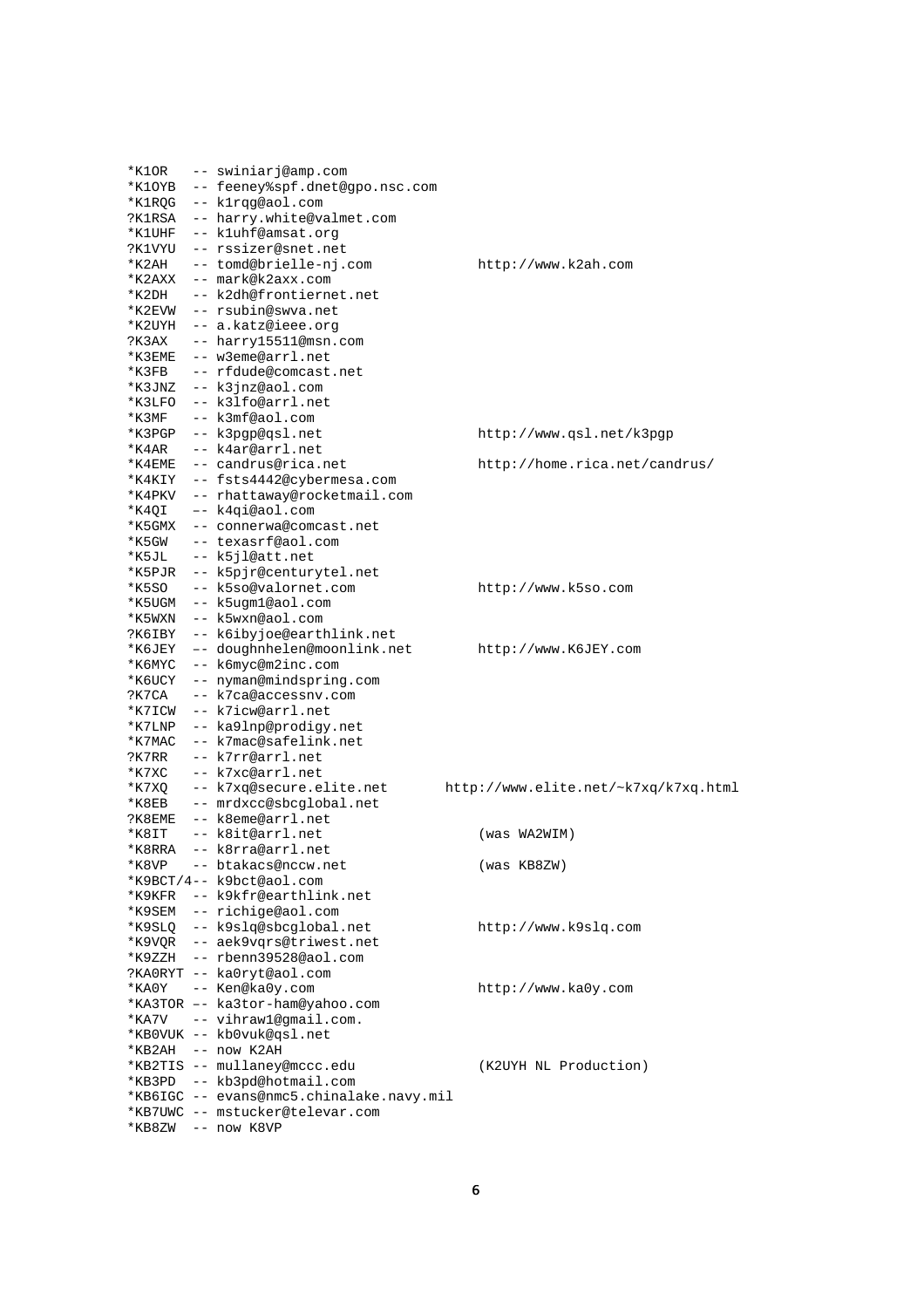|          | *KC3RE -- kc3re@yahoo.com           |                                     |
|----------|-------------------------------------|-------------------------------------|
|          | *KC4/W1MRQ -- w1mrq@rcn.com         |                                     |
|          | *KD3UY -- kd3uy@comcast.net         |                                     |
|          | *KD4FOV -- wrogers@haystack.mit.edu | Millstone UHF Facility (rx only)    |
|          | *KD4LT -- cs@emecom.com             | http://emecom.com                   |
|          | *KD5FZX -- mgbpcs@swbell.net        |                                     |
|          | *KE2N -- ke2n@cs.com                |                                     |
|          | *KE4LKQ -- ke4lkq@adelphia.net      |                                     |
|          | *KE7NR -- ke7nr@cox.net             |                                     |
| *KF0M    | -- kf0m@arrl.net                    |                                     |
|          | *KF4HR -- kf4hrkf4hr@yahoo.com      |                                     |
|          | *KG6DX -- KG6DX@aol.com             |                                     |
|          | *KG6FCB -- kg6fcb@netzero.net       |                                     |
|          | *KH6RH -- qman003@hawaii.rr.com     |                                     |
| *KH7X    | -- k0yw@frontier.net                |                                     |
| *KIOLE   | -- ki0le@cpinternet.com             |                                     |
|          | *KI4ECE -- dsizem@prtcnet.org       |                                     |
| *KJ4SO   | -- kj4so@nc.rr.com                  |                                     |
| *KJ6HZ   | -- john.d.oppen@boeing.com          |                                     |
| *KJ7F    | -- now W7AMI                        |                                     |
| *KJ9I    | -- kj9i@execpc.com                  |                                     |
|          | *KL6M -- melum@alaska.net           | http://www.qsl.net/kl6m             |
| *KL7FB   | -- chazlitt@mtaonline.net           |                                     |
|          | *KL7HFQ -- tryqve@mtaonline.net     |                                     |
|          | *KL7IZW -- Wohnleld@aol.com         |                                     |
| *KL7UW   | -- kl7uw@acsalaska.net              | http://www.kl7uw.com                |
| $*$ KL7X | -- kl7x@hotmail.com                 |                                     |
| *KM5A    | -- wheaton.steve@gmail.com          |                                     |
| *KN6M    | -- kn6m@aol.com                     |                                     |
| *KO7N    | -- rewing@teleport.com              | http://home.teleport.com/~rewing    |
| *KU4F    | -- ku4f@xpinternet.net              |                                     |
| *KY1K    | -- KY1K@verizon.net                 |                                     |
| *LA0BY   | -- la0by@darc.de                    | http://www.qsl.net/la0by/           |
|          | *LA5ZK -- skudsvik@bluezone.no      |                                     |
| *LA8AV   | -- LA8AV@LA8AF.com                  | http://www.LA8AV.com                |
|          | *LA9NEA -- la9nea@online.no         |                                     |
|          | *LU6DW -- now N2UO                  |                                     |
|          | *LU7DZ -- LU7DZ@yahoo.com.ar        |                                     |
|          | *LU7FIA -- lu7fia@hotmail.com       |                                     |
|          | *LU8EDR -- lu8edr@yahoo.com.ar      |                                     |
|          | *LX1DB -- wbauer@pt.lu              | http://www.lxldb.com                |
|          | *LY2BAW -- LY2BAW@takas.lt          | http://www.qrz.lt/ly2baw            |
|          | *LZ1DX -- lz1dx@lz1dx.org           |                                     |
|          | *LZ2US -- lz2us@orbinet.bq          |                                     |
| *MOEME   | -- paul@m0eme.co.uk                 | http://myweb.tiscali.co.uk/m0eme    |
| *NOLIK   | -- w.b@starband.net                 |                                     |
| *NOOY    | -- petesias@yahoo.com               |                                     |
| *N1BUG   | -- paul.kelley.nlbug@gmail.com      | http://www.glogy.com/www.nlbug.net/ |
| *N1KI    | -- n1ki@arrl.net                    |                                     |
| *N2HLT   | -- n2hlt@yahoo.com                  | SK                                  |
| $*$ N2IO | -- mark@nationalaudio.us            |                                     |
| *N2UO    | -- n2uo@arrl.net                    | http://www.qsl.net/n2uo             |
| ?N3FA    | -- WB3FAA@aol.com                   |                                     |
| *N3FTI   | -- n3fti@yahoo.com                  |                                     |
| *N4BH    | -- pat@n4bh.com                     |                                     |
| *N4GJV   | -- qstdemb@yahoo.com                |                                     |
| *N4MW    | -- n4mw@msn.com                     |                                     |
| *N4PU    | -- n4pu@compu.net                   |                                     |
| *N4PZ    | -- w9oji@yahoo.com                  |                                     |
| *N5ITO   | -- david@davidv.net                 |                                     |
| *N6DD    | -- n6dd@amsat.org                   |                                     |
| *N6ZE    | -- k1fjm@aol.com                    |                                     |
| *N7AM    | -- jackriggs@comcast.net SK         |                                     |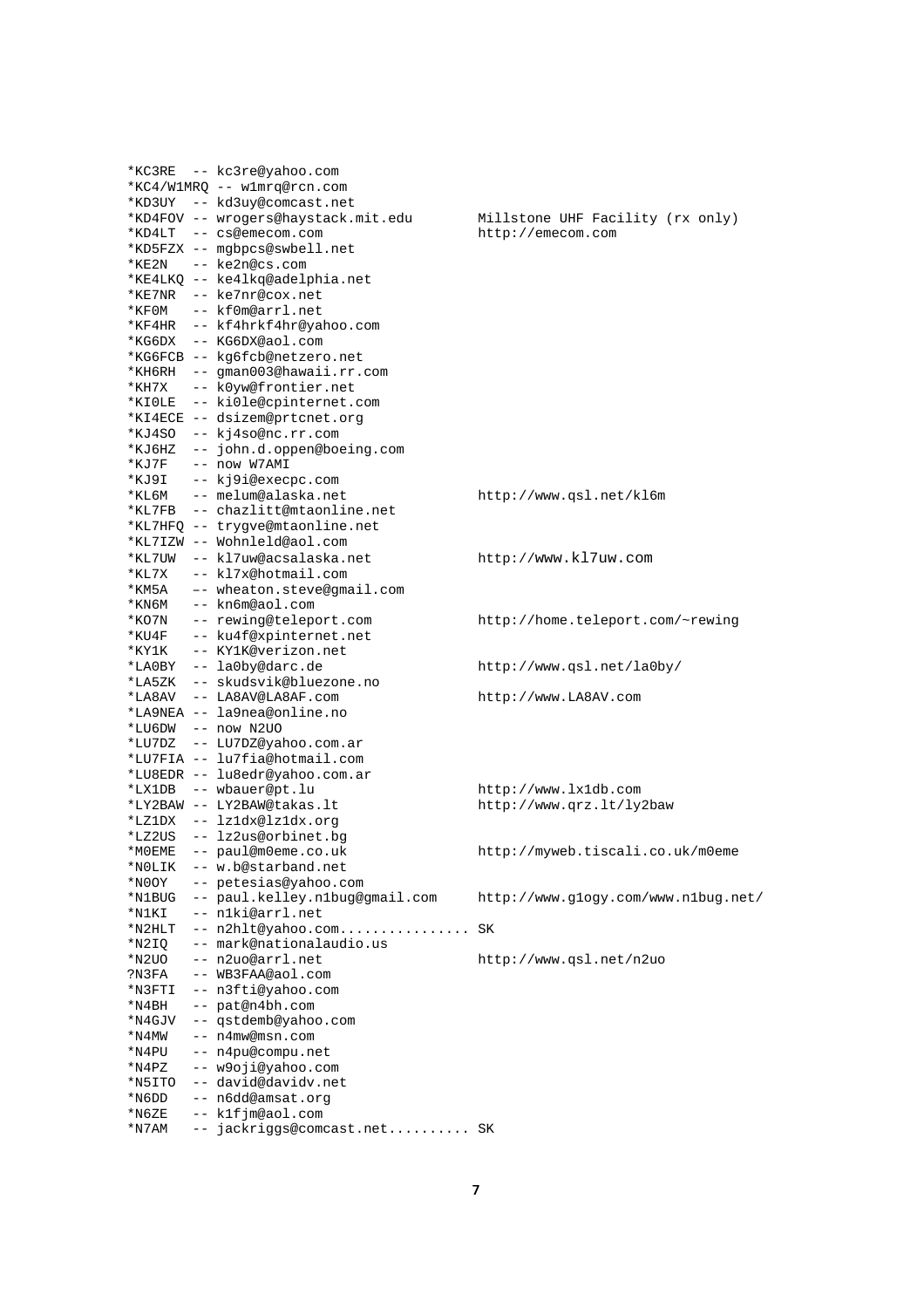| *N7ANL         | -- kootenairadio@netw.com             |                                            |
|----------------|---------------------------------------|--------------------------------------------|
| $*_{\rm N7FB}$ | -- frankjr@blockzoo.com               |                                            |
| *N8CQ          | -- gabercr@nc.rr.com                  |                                            |
| *N9AB          | -- andrew bachler@MSN.com             |                                            |
| *N9HF          | -- kerl@bellsouth.net                 |                                            |
|                | *N9JIM -- n9jim-6@pacbell.net         |                                            |
| ?NA3T          | -- mack@ncifcrf.gov                   |                                            |
| *NA4N          | -- na4n@comcast.net                   |                                            |
| $*$ NC1I       | -- eme@ncli.com                       |                                            |
|                | ?NE6Y -- er1k@crl.com                 |                                            |
|                | *NN6T -- glenansue@peoplepc.com       |                                            |
|                | *NU7Z -- nu7z@aol.com                 |                                            |
|                | *OD5NJ -- od5nj@hotmail.com           |                                            |
|                | *OE3JPC -- oe3jpc@aon.at              |                                            |
|                | *OE5JFL -- j.fasching@eduhi.at        |                                            |
|                |                                       |                                            |
|                | *OE9ERC -- erich@oe9erc.com           | http://www.oe9erc.com                      |
|                | *OE9XXI -- riml.peter@aon.at SK       |                                            |
|                | *OH2DG -- oh2dq@sral.fi               |                                            |
|                | *OH2PO -- oh2po@dlc.fi                |                                            |
|                | *OH3AWW -- oh3aww@sral.fi             |                                            |
|                | *OH3BK -- benjamin@ele.tut.fi         |                                            |
|                | *OH3LWP -- ariv@ee.tut.fi             |                                            |
|                | *OH3MCK -- petri.kotilainen@nokia.com |                                            |
|                | *OH6DD -- oh6dd@sral.fi               |                                            |
|                | *OH6NVO -- tomas@multi.fi             | http://www.multi.fi/~oh6nvq                |
|                | *OK1AYK -- ok1ayk@volny.cz            | now OK1YK                                  |
|                | *OK1CA -- strihavka@upcmail.cz        |                                            |
|                | *OK1DAK -- Vladimir.masek@volny.cz    |                                            |
|                | *OK1DFC -- ok1dfc@seznam.cz           | http://www.okldfc.com                      |
|                |                                       |                                            |
|                | *OK1DIG -- ok1dig@qsl.net             | http://www.qsl.net/okldig                  |
|                | *OK1DST -- kobranov@amoscz.cz         |                                            |
|                | *OK1FAQ -- ok1faq@volny.cz            |                                            |
|                | *OK1IA -- oklia@seznam.cz             | http://WWW.oklia.nagano.cz                 |
|                | *OK1KIR -- ok1vao@o2active.cz         | http://www.ok1kir.cz                       |
|                | *OK1TEH -- ok1teh@seznam.cz           | http://ok1teh.nagano.cz                    |
|                | *OK1UWA -- sveceny@ges.cz             | http://www.okluwa.com                      |
|                | *OK1YK -- ok1yk@volny.cz              |                                            |
|                | *OK2BDQ -- OK2BDQ@volny.cz            | http://ok2bdq.ol9w.com                     |
|                | *OK2POI -- ok2poi@seznam.cz           | http://www.ok2kjt.net/ok2poi/eme%20log.htm |
|                | *OK3RM -- z.hofbauer@centrum.cz       | http://www.ok3rm.cz                        |
|                | *OM1TL -- om1tl@stonline.sk           |                                            |
|                | *OM3BC -- om3wbc@geniusnet.sk         | http://www.geniusnet.sk/om3wbc             |
|                | *OM6AA -- om6aa@stonline.sk           | http://www.webpark.sk/om6aa                |
|                | *ON4AME -- now ON4QX                  |                                            |
|                | *ON4ANT -- now ON4IO                  |                                            |
|                | *ON4BCB -- walter.crauwels@telenet.be | http://users.telenet.be/on4bcb             |
|                | *ON4BCB -- on4bcb@telenet.be          |                                            |
| *ON4CO         | -- jan_jacops@skynet.be               |                                            |
| *ON4IQ         | -- ON4IQ@pandora.be                   |                                            |
|                | *ON4KNG -- on4kng@pandora.be          | http://users.pandora.be/peter.nagy         |
|                | -- on4qx@pandora.be                   |                                            |
| *ON4QX         |                                       |                                            |
| *ON5OF         | -- Dirk.Van.Offel@pandora.be          |                                            |
| *ON5RR         | -- marc_kleyn@mastercard.com          |                                            |
| ?ON6JY         | -- LHalbach@iesa.ulg.ac.be            | http://www.on6jy.net                       |
| ?ON7RB         | -- roland.boydens@skynet.be           | http://www.on7un.net                       |
| *ON7UN         | -- ejespers@telenet.be                | http://www.on7un.net                       |
| *OZ4MM         | -- vestergaard@os.dk                  |                                            |
| *OZ5IQ         | -- oz5iq@teliamail.dk                 |                                            |
|                | *OZ6OL -- oz6ol@mail.dk               |                                            |
|                | *OZ9AAR -- chq@logicio.com            | http://www.moonbounce.dk                   |
| *P431          | -- p431@arubanet.com                  |                                            |
|                | ?PA0AVS -- pa0avs@amsat.org           |                                            |
|                | *PA0BAT -- pa0bat@amsat.org           |                                            |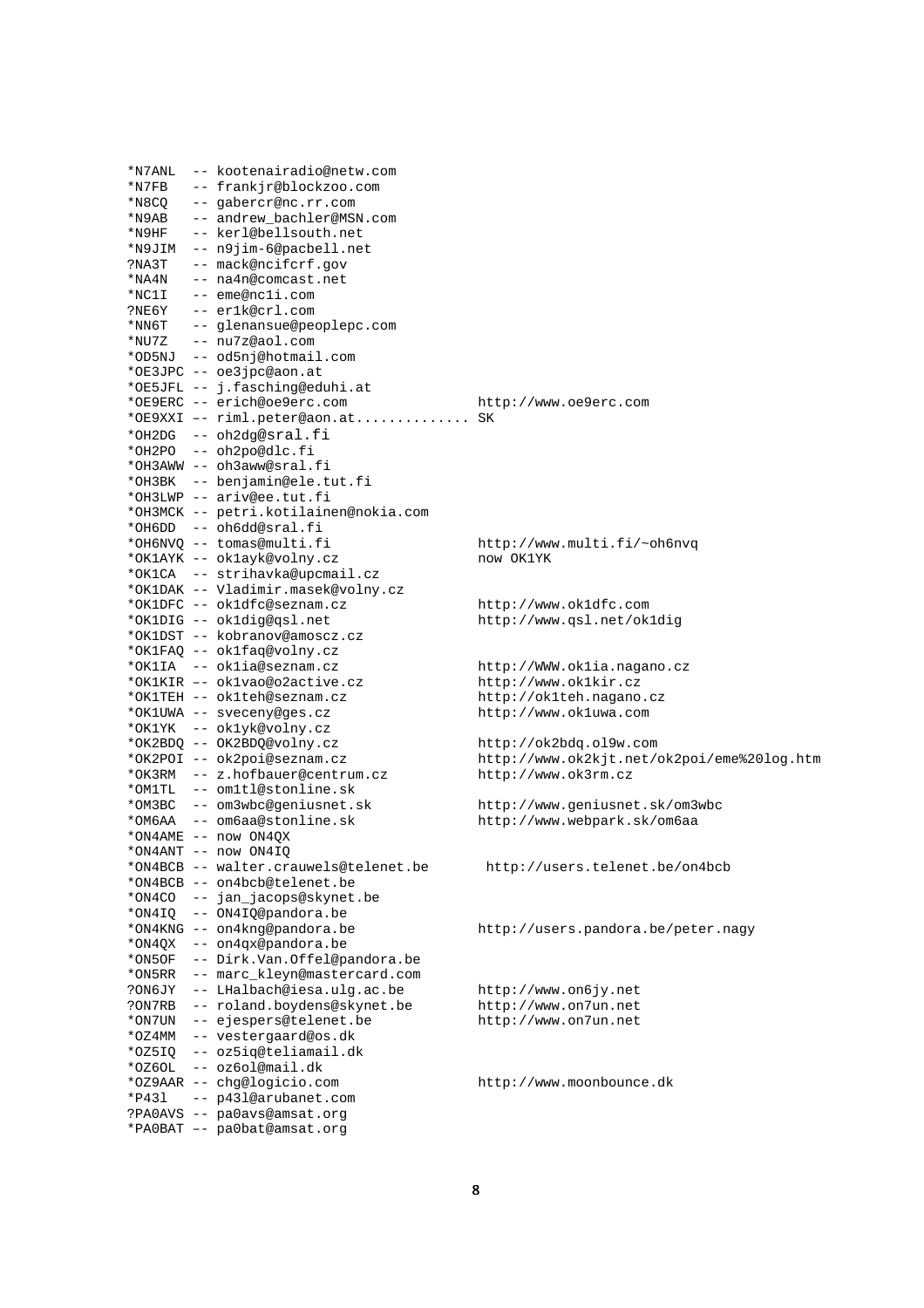|          | *PAOEHG -- pa0ehq@amsat.org                                  | http://www.pa0ehg.com                                             |
|----------|--------------------------------------------------------------|-------------------------------------------------------------------|
|          | *PA0JMV -- pa0jmv@planet.nl                                  | http://www.planet.nl/~pa0jmv                                      |
|          | *PAOPLY -- pa0ply@pa0ply.nl                                  | http://www.pa0ply.nl                                              |
|          | *PA0SSB -- janottens@zeelandnet.nl                           |                                                                   |
| *PA1T    | -- palt@palt.com                                             | http://www.palt.com                                               |
|          | *PA2CHR -- c.ploeger@wxs.nl                                  | http://www.qsl.net/pa2chr                                         |
|          | ?PA3BUT -- pa3but@amsat.org                                  |                                                                   |
|          | *PA3BZO -- pvdbos@tiscali.nl                                 |                                                                   |
|          | *PA3CSG -- geert.st@gmail.com                                | http://www.qsl.net/pa3csq                                         |
|          | *PA3DZL -- pa3dzl@planet.nl                                  |                                                                   |
|          | *PA3FXB -- jvmmap@bart.nl                                    |                                                                   |
|          | *PA4FP -- pa4fp@amsat.org                                    |                                                                   |
|          | *PA5KM -- coenv@zeelandnet.nl                                |                                                                   |
|          | *PA5MS -- john.peters@iae.nl                                 | was PE1OGF                                                        |
|          | *PA7TA -- pa7ta@amsat.org                                    | http://www.qsl.net/pa7ta                                          |
|          | *PElITR -- rob@itr-datanet.com                               | http://www.itr-datanet.com/~pelitr                                |
|          | *PE1KXH -- j.e.m.smeets@arima-devices.com                    |                                                                   |
|          | *PE1OGF -- now PA5MS                                         |                                                                   |
|          | *PE1RDP -- arno.bollen@chello.nl                             | http://members.chello.nl/a.bollen3/index.htm                      |
|          | *PI9CAM -- jvmmap@bart.nl                                    | EME + radio astronomy group                                       |
|          | *PY2BS -- bruce@zirok.net                                    |                                                                   |
|          | *PY2MJ -- quilherme@quiaturistico.tur.br                     |                                                                   |
|          | *PY2PLL -- py2pll@py.qsl.br<br>*PY5ZBU -- py5zbu@onda.com.br |                                                                   |
|          | *RA3AO -- ra3aq@vhfdx.ru                                     |                                                                   |
|          | *RA3EC -- ra3ec@inbox.ru                                     |                                                                   |
|          | *RA3LE -- tumbler@sci.smolensk.ru                            |                                                                   |
|          | *RA3IS -- ra3is@mail.ru                                      |                                                                   |
|          | *RD3DA -- rd3da@list.ru                                      |                                                                   |
|          |                                                              | http://www.vhfdx.ru/component/option.com_zoom/Itemid.99/catid.424 |
|          | *RK2FWA -- rn2fa@narod.ru                                    |                                                                   |
|          | *RK6MC -- rk6mc@mail.ru                                      |                                                                   |
| *RU1AA   | -- rulaa@rlk.pu.ru                                           |                                                                   |
| *RW1AW   | -- rwlaw@appello.de                                          |                                                                   |
| *RW3BP   | -- rw3bp@vhfdx.ru                                            |                                                                   |
| *RW3PF   | -- rw3pf@efremov.tula.net                                    |                                                                   |
| *RW3PX   | -- RW3PX@yandex.ru                                           |                                                                   |
|          | *RW3WR -- rw3wr@mail.ru                                      |                                                                   |
| *S50C    | -- s50c@hamradio.si                                          |                                                                   |
| *S51ZO   | -- S51Z0@hamradio.si                                         |                                                                   |
| ?S52CW   | -- s52cw@email.si                                            |                                                                   |
| *S52LM   | -- milos leban@t-2.net                                       |                                                                   |
| $*$ S53J | -- joze.zitko@email.si                                       |                                                                   |
| *S54T    | -- joze.zitko@email.si                                       |                                                                   |
|          | *S57RA -- pavel.reberc@quest.arnes.si                        |                                                                   |
|          | *S57TW -- bsojer@si.ibm.com                                  |                                                                   |
|          | *S57UUU -- s57uuu@hamradio.si                                | http://lea.hamradio.si/~s57uuu                                    |
|          | *S59DCD -- s50x.silvo@sqn.net                                |                                                                   |
| *SD3F    | -- sm3akw@spray.se                                           | was SM3AKW                                                        |
|          | *SKOUX -- sm0mxo@qmail.com                                   |                                                                   |
|          | *SM0MXO -- sm0mxo@qmail.com                                  |                                                                   |
|          | *SM2BYA -- sm2bya@telia.com                                  |                                                                   |
|          | *SM2CEW -- sm2cew@telia.com                                  | http://www.sm2cew.com                                             |
|          | *SM2GCR -- sm2gcr@algonet.se                                 |                                                                   |
|          | *SM2LKW -- sandrews@communique.se                            |                                                                   |
|          | *SM3AKW -- now SD3F                                          |                                                                   |
|          | *SM3BYA -- qudmund.wannberg@telia.com                        |                                                                   |
|          | *SM3JQU -- perolof.sjlander@telia.com                        |                                                                   |
|          | *SM4DHN -- labedhn@telia.com                                 |                                                                   |
|          | *SM4IVE -- sm4ive@telia.com                                  |                                                                   |
|          | *SM4SJY -- sm4sjy@algonet.se                                 |                                                                   |
|          | *SM5BSZ -- leif.asbrink@mbox300.swipnet.se                   |                                                                   |
|          | *SM5IOT -- sm5iot@telia.com                                  |                                                                   |
|          |                                                              |                                                                   |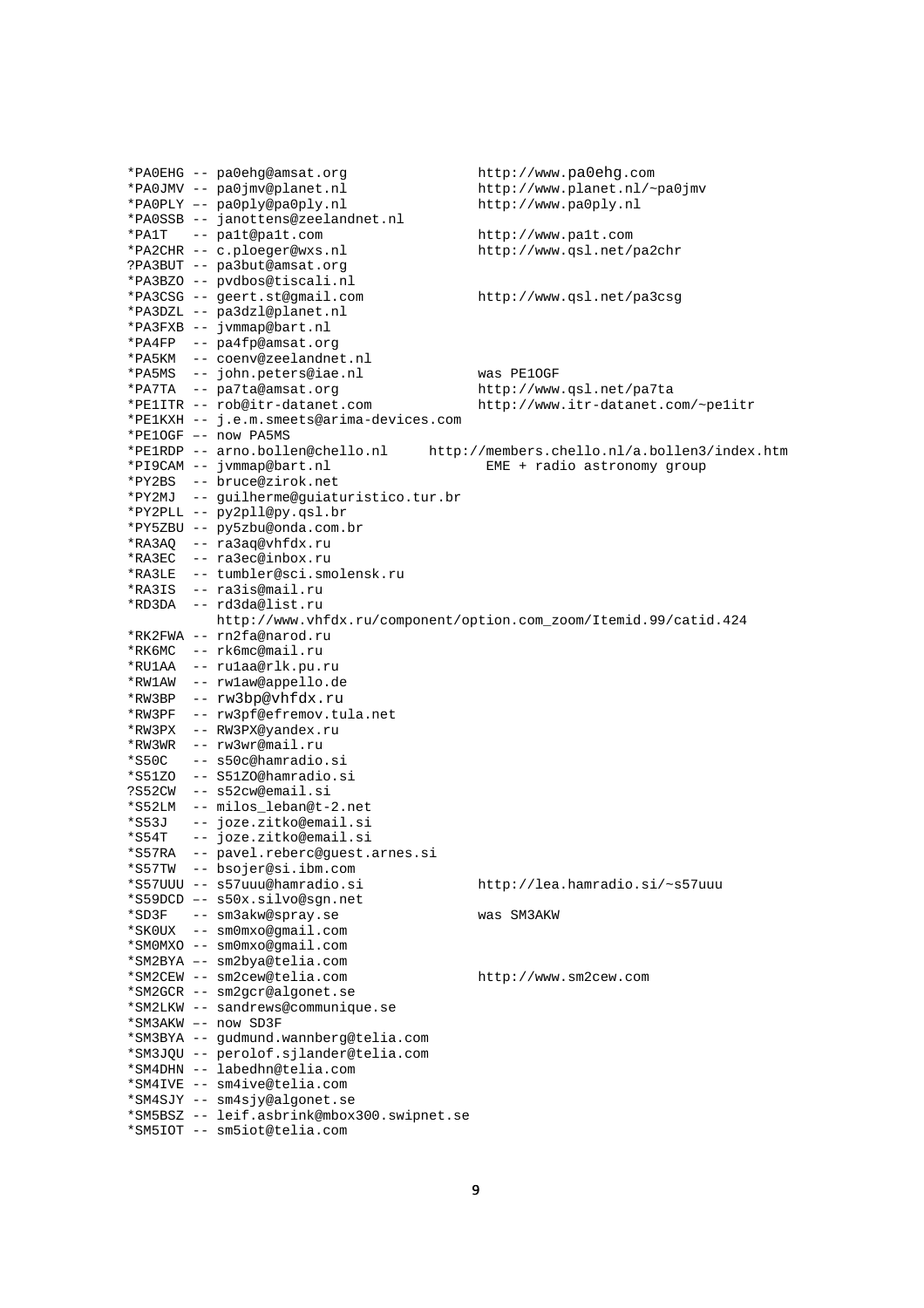|        | *SM5LE -- SM5LE@telia.com                                 |                                                                           |
|--------|-----------------------------------------------------------|---------------------------------------------------------------------------|
|        |                                                           |                                                                           |
|        | *SM6CKU -- ben@parabolic.se                               |                                                                           |
|        | ?SM6CMU -- ingemar.olsson@inolit.se                       |                                                                           |
|        | *SM6FHZ -- ingolf.fhz@gmail.com                           | http://www.2ingandlin.se/SM6FHZ.htm                                       |
|        | *SM6FBQ -- bernerus@cs.chalmers.se                        |                                                                           |
|        | *SM7GVF -- k-jarl@algonet.se                              |                                                                           |
|        | *SM7WSJ -- sm7wsj@telia.com                               |                                                                           |
|        | *SP5CJT -- sp5cjt@poczta.onet.pl                          |                                                                           |
|        | *SP6GWB -- sp6gwb@netgate.com.pl                          |                                                                           |
|        | *SP6GWN -- sp6gwn@wp.pl                                   |                                                                           |
|        | *SP6JLW -- sp6jlw@wp.pl                                   |                                                                           |
|        | *SP7DCS -- sp7dcs@wp.pl                                   | http://sp7dcs.webpark.pl                                                  |
|        | *SV1AWE -- bkou@cpi.gr                                    |                                                                           |
|        | *SV1BTR -- jimmyv@hol.gr                                  |                                                                           |
|        | *SV3AAF -- sv3aaf@yahoo.com                               |                                                                           |
|        | *T7/HB9EHJ -- dl3och@gmx.de                               |                                                                           |
|        | *UA3ATS -- kazz@inbox.ru                                  |                                                                           |
|        |                                                           |                                                                           |
|        | *UA3DJG -- ua3djg@mail.ru                                 |                                                                           |
|        | *UA3MBJ -- ua3mbj@rambler.ru                              |                                                                           |
|        | *UA3ME -- ua3mbj@rambler.ru                               |                                                                           |
|        | *UA3PTW -- ua3ptw@inbox.ru                                |                                                                           |
|        | *UA3TCF -- ua3tcf@sbrf.nnov.ru                            |                                                                           |
|        | *UA9FAD -- rosmet@perm.raid.ru                            |                                                                           |
|        | *UK/DL9LBH -- DL9LBH@darc.de                              |                                                                           |
|        | *UN8GC -- mike.chirkov@un8gc.com                          |                                                                           |
|        | *UR4LL -- ur4ll@bk.ru                                     | (Russian tubes, parts)                                                    |
|        | *UR5LX -- ur5lx@uy011.ampr.org                            |                                                                           |
|        | ?UT3LL -- walery@sa.net.ua                                |                                                                           |
|        | *UT5CW -- ut5cw@usa.com                                   |                                                                           |
|        |                                                           |                                                                           |
|        | ?UT5DL -- ut5dl@qsl.net                                   |                                                                           |
|        | *UT5ER -- ark-ut5er@ukr.net                               |                                                                           |
|        | *UT5JCW -- ut5jcw@usa.com                                 |                                                                           |
|        | *UX3LV -- ux3lv@kharkov.ukrtel.net                        |                                                                           |
|        | $*V5/KT6Q - dan@hb9q.ch$                                  | Namibia DXpedition                                                        |
|        | *VA7ACA -- va7aca@yahoo.com                               |                                                                           |
|        | *VA7MM -- va7mm@rac.ca                                    |                                                                           |
|        |                                                           |                                                                           |
|        | *VE1ALQ -- ve1alq@nbnet.nb.ca                             | http://www.velalq.com                                                     |
|        | *VE1ZJ -- john.currie@ns.sympatico.ca                     |                                                                           |
|        | *VE2DFO -- don.falle@inukshuk.ca                          |                                                                           |
|        |                                                           |                                                                           |
|        | *VE2XX -- ve2xx@rac.ca                                    | http://www.trailriders.cc/Fn25/432                                        |
|        | *VE2ZAZ -- ve2zaz@amsat.org                               | http://ve2zaz.net                                                         |
|        | *VE3AX -- ve3ax@sympatico.ca                              |                                                                           |
|        | *VE3BQN -- gsparrow@sympatico.ca SK                       |                                                                           |
|        | *VE3FAC -- rstaron@eol.ca                                 |                                                                           |
|        | *VE3KRP -- eddie@tbaytel.net                              |                                                                           |
|        |                                                           | *VE4MA -- ve4ma@shaw.ca (when in No. Dak., use bwmalowanchuk@hydro.mb.ca) |
|        | *VE4SA -- ve4sa@rac.ca                                    |                                                                           |
|        | *VE4XC -- vernjac@mts.net                                 |                                                                           |
|        | *VE6AFO -- ve6afo@rac.ca                                  |                                                                           |
|        | *VE6BGT -- macaulay@red-deer.oilfield.slb.com             |                                                                           |
|        | *VE6CPP -- jer.sieg@shaw.ca                               |                                                                           |
|        |                                                           |                                                                           |
| *VE6TA | *VE6JW -- ve6jw@compusmart.ab.ca<br>-- ve6ta@clearwave.ca |                                                                           |
|        |                                                           |                                                                           |
|        | *VE7BBG -- ve7bbg@shaw.ca                                 |                                                                           |
|        | *VE7BQH -- ve7bqh@shaw.ca                                 |                                                                           |
|        | *VE7CMK -- lunarlink@hotmail.com                          |                                                                           |
|        | *VE7TIL -- sthed475@telus.net                             |                                                                           |
|        | ?VE9AA -- wynder@brunswickmicro.nb.ca                     |                                                                           |
|        | *VK2ALU -- lepat@msvillage.com.au                         |                                                                           |
|        | *VK2DAG -- vk2dag@bigpond.com                             |                                                                           |
|        | *VK2FLR -- galuff@ozemail.com.au                          |                                                                           |
| *VK2FZ | -- vk4kzr@amsat.org<br>*VK2SN -- sean@vk2sn.com           | (friend of Adrian, about 70km away)<br>http://www.vk2sn.com               |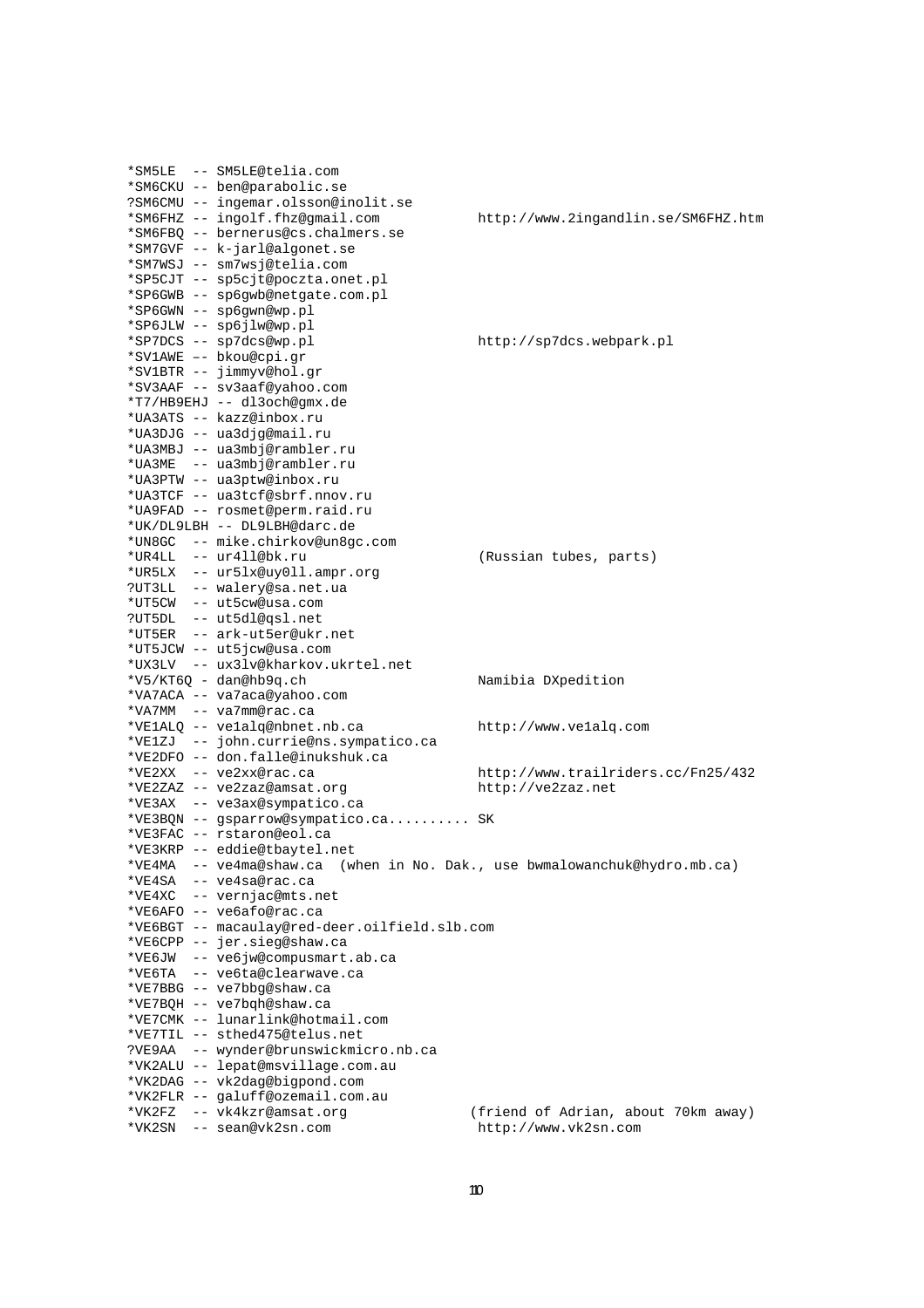|        | *VK3FMD -- now vk3nx               |                                 |
|--------|------------------------------------|---------------------------------|
|        | *VK3HZ -- dwsmith@bigpond.net.au   |                                 |
|        | *VK3NX -- ibnkarim@bigpond.net.au  | http://www.vk3nx.com            |
|        | *VK3UM -- tikaluna@biqpond.com     |                                 |
|        | *VK4AFL -- tbenton@bigpond.net.au  |                                 |
|        | *VK4CDI -- moat@usq.edu.au         |                                 |
|        | *VK4EME -# vk4eme@wia.org.au       |                                 |
|        | *VK4KAZ -# now vk4eme              |                                 |
|        | *VK5MC -- cskeer@seol.net.au       |                                 |
|        |                                    |                                 |
|        | *VK7MO -- rmoncur@bigpond.net.au   |                                 |
|        | *VK9CMO -- rmoncur@bigpond.net.au  |                                 |
|        | *WOAH -- wOah@aol.com              | (was W2CRS/0)                   |
| *WODRL | -- antyler46@gmail.com             |                                 |
| *WOKJY | -- jimw0kjy@webaccess.net SK       |                                 |
| *WOLD  | -- w0ld@pcisys.net                 |                                 |
| *WOPT  | -- bvkirk@kanza.net                |                                 |
| *WORRY | -- w0rry@busprod.com               |                                 |
| *WORUN | -- gordon@alpharadioproducts.com   |                                 |
| ?W1DVM | -- wldvml@juno.com                 |                                 |
| *W1IPL | -- n0ipl@webtv.net                 |                                 |
| *W1OA  | -- bob@wlqa.com                    |                                 |
| *W1QC  | -- wayne@mueller1.com              | http://www.mueller1.com         |
| *W2DRZ | -- w2drz@ramcoinc.com              | http://www.w2drz.ramcoinc.com   |
| *W2HCQ | -- melandjohn@madbbs.com           |                                 |
| *W2UHI | -- fblumn@pathwaynet.com           | http://www.w2uhi.com            |
| *W2WD  | -- wbutler@ieee.org                |                                 |
| *W3CMP | -- w3cmp@aol.com                   |                                 |
| *W3EP  | -- w3ep@arrl.net                   |                                 |
| *W3GAD | -- docw@verizon.net                |                                 |
| *W3HMS | -- W3HMS@aol.com                   |                                 |
|        |                                    |                                 |
| *W3ZC  | -- ray@acgsys.com                  |                                 |
| *W3ZZ  | -- w3zz@arrl.org                   |                                 |
| ?W4JBB | -- w4jbb@amsat.org                 |                                 |
| *W4OP  | -- parinc@verizon.net              |                                 |
| *W4RDI | -- w4rdi@amsat.org                 |                                 |
| *W4SC  | -- w4sc@windstream.net             |                                 |
| *w4SM  | -- semills@virginia.edu            | http://www.keplerian.com        |
| *W4TJ  | -- w4tj@comcast.net                | $(was$ AA4TJ)                   |
| *W4XP  | -- w4xp@arrl.net                   |                                 |
| *W5GLD | -- richardr@pldi.net               |                                 |
| *W5LUA | -- w5lua@sbcglobal.net             |                                 |
| *W5LUU | -- w5luu@swbell.net                |                                 |
| *W5PTD | -- w5ptd@yahoo.com                 |                                 |
| *W5UN  | -- w5un@wt.net                     |                                 |
|        | *W5UWB -- w5uwb2@aol.com           |                                 |
| *W5ZN  | -- w5zn@arrl.org                   | (was WBSIGF)                    |
|        | *W6/PA0ZN -- rein0zn@ix.netcom.com | http://www.nitehawk.com/rasmit/ |
| *W6BY  | -- w6by@rcn.com                    |                                 |
| *W6GHV | -- kburt6@juno.com                 |                                 |
| *W6IFE | -- dmillar@moonlink.net            |                                 |
| ?W6TRL | -- w6trl@earthlink.net             |                                 |
| *W6VPH | -- w6vph@jpl.nasa.gov              |                                 |
| *W6WE  | -- W6WE@charter.net                |                                 |
| *W7ALW | -- barrie@centric.net              |                                 |
| *W7AMI | -- w7ami@cableone.net              |                                 |
| ?W7CI  | -- wagners@aol.com                 |                                 |
| *W7CS  | -- w7cs@theriver.com               |                                 |
|        |                                    |                                 |
| *W7EME | -- oaxaca@oregoncoast.com          |                                 |
| *W7FN  | -- w7fn@whidbey.com                |                                 |
| *W7GBI | -- w7gbi@hotmail.com SK            |                                 |
| *W7GJ  | -- w7gj@bigskyspaces.com           | (was WA1JXN)                    |
| *W7IEW | -- w7iew1@comcast.net              |                                 |
| *W7IUV | -- larry@w7iuv.com                 |                                 |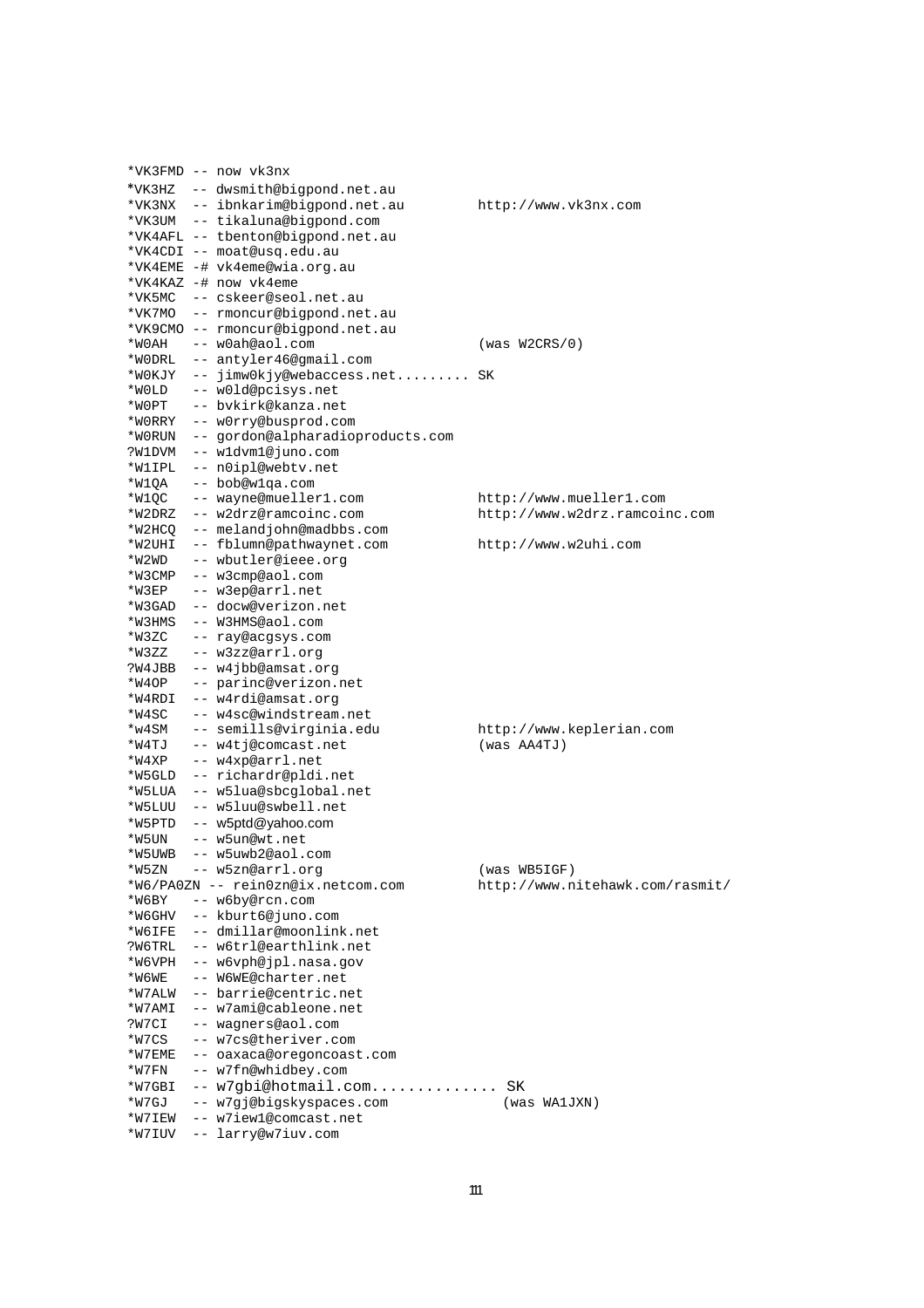|       | *W7MEM -- w7mem@msn.com                                          |                                |
|-------|------------------------------------------------------------------|--------------------------------|
|       | *W7QX -- W7QX@MSN.COM                                            |                                |
|       | *W7SZ -- LLL@pacifier.com                                        |                                |
|       | *W7UPF -- donsay2@cox.net                                        |                                |
|       | *W8ATH -- w8ath@bright.net                                       |                                |
|       | *W8MQW -- maccluer@math.msu.edu                                  |                                |
| *W8TN | -- w8tn@wvinter.net                                              |                                |
|       | *W8TXT -- no internet access                                     |                                |
|       | *W8WN -- w8wn@arrl.net                                           |                                |
|       | *W9IIX -- w9iix1@yahoo.com                                       | http://www.w9iix.com           |
|       | *WA2FGK -# wa2fgk@yahoo.com                                      |                                |
|       | *WA2IKL -- rcf@eventide.com                                      | SETI EME beacon (W2ETI)        |
|       | *WA2WIM -- now k8it                                              |                                |
|       | *WA3BZT -- wa3bzt@verizon.net                                    |                                |
|       | *WA3DJG -- wa3djg@arrl.net                                       |                                |
|       | *WA3QPX -- WA3QPX@atlanticbb.net                                 |                                |
|       | *WA4MVI -- wa4mvi@cs.com SK                                      |                                |
|       | *WA4NJP -- wa4njp@bellsouth.net                                  |                                |
|       | *WA4OFS -- WA4OFS@IJ.NET SK                                      |                                |
|       | *WA4YGG -- wa4ygg@yahoo.com                                      |                                |
|       | *WA5ICW -- wa5icw@yahoo.com                                      |                                |
|       | *WA5TKU -- wa5tku@centurylink.net                                |                                |
|       | *WA5VJB -- wa5vjb@flash.net                                      |                                |
|       | *WA5WCP -- paul.perryman@lmco.com                                |                                |
|       | *WA6KBL -- jpawlan@pawlan.com                                    |                                |
|       | *WA6PEV -- wa6pev@ridgecrest.ca.us                               |                                |
|       | *WA6PY -- pchomins@san.rr.com                                    |                                |
|       | *WA6YKU -- mattiaro@aol.com                                      |                                |
|       |                                                                  |                                |
|       | *WA7CJO -- wa7cjo@jellico.com<br>*WA7MIC -- wa7mic@earthlink.net |                                |
|       |                                                                  |                                |
|       |                                                                  |                                |
|       | *WA7TZY -- fj.telewski@verizon.net                               |                                |
|       | *WA8RJF -- temanuele@kentdisplays.com                            |                                |
|       | *WA8ULG -- ted@7vsb.com                                          |                                |
|       | *WA8WZG -- wa8wzg@wa8wzg.com                                     | http://www.wa8wzg.net/         |
|       | *WA9FWD -- jstefl@wi.rr.com                                      |                                |
|       | *WA9KRT -- wa9krt@hotmail.com                                    |                                |
|       | *WA9NGO -- wa9ngo@hotmail.com                                    |                                |
|       | *WA9OUU -- nhewa9ouu@ameritech.net                               |                                |
|       | *WBOGGM -- wbOggm@arrl.net                                       |                                |
|       | *WBOTEM -- wb0tem@weaksignal.net                                 |                                |
|       | *WB2BYP -- wb2byp@ieee.org                                       |                                |
|       | *WB2SZR -- Listwa@comcast.net                                    |                                |
|       | *WB2VVV -- wb2vvv@aol.com                                        |                                |
|       | *WB3EYB -- tshing@comcast.net                                    |                                |
|       | *WB4BKC -- wb4bkc@bellsouth.net                                  |                                |
|       | *WB4JEM -- jonlindacem@bellsouth.net                             |                                |
|       | *WB5AFY -- wb5afy@wb5afy.net                                     |                                |
|       | *WB5APD -- wb5apd@alltel.net                                     |                                |
|       | *WB7OBS -- qbskinner@hotmail.com                                 |                                |
|       | *WB8TGY -- wb8tgy@yaoo.com                                       |                                |
|       | *WC8VOA -- murph@erinet.com                                      |                                |
| *WD1V | -- john.seney@gmail.com                                          |                                |
|       | *WD5AGO -- wd5ago@hotmail.com                                    |                                |
| *WE2Y | -- johnffl@ix.netcom.com                                         |                                |
| *WI6M | -- adkins92rod@earthlink.net                                     |                                |
| *WL7U | -- mbennett@ak.net                                               |                                |
| *WQ0P | -- wq0p@kansas.net                                               |                                |
| *WW2R | -- ww2r@g4fre.com                                                | http://www.g4fre.com/radio.htm |
| *WY6G | -- wy6g@hawaii.rr.com                                            |                                |
|       | *YO2AMU -- zaslod@arad.ro                                        |                                |
|       | *YO2IS -- szigy@upcmail.ro                                       |                                |
|       | *YO4FRJ -- yo4frj@arrl.net                                       |                                |